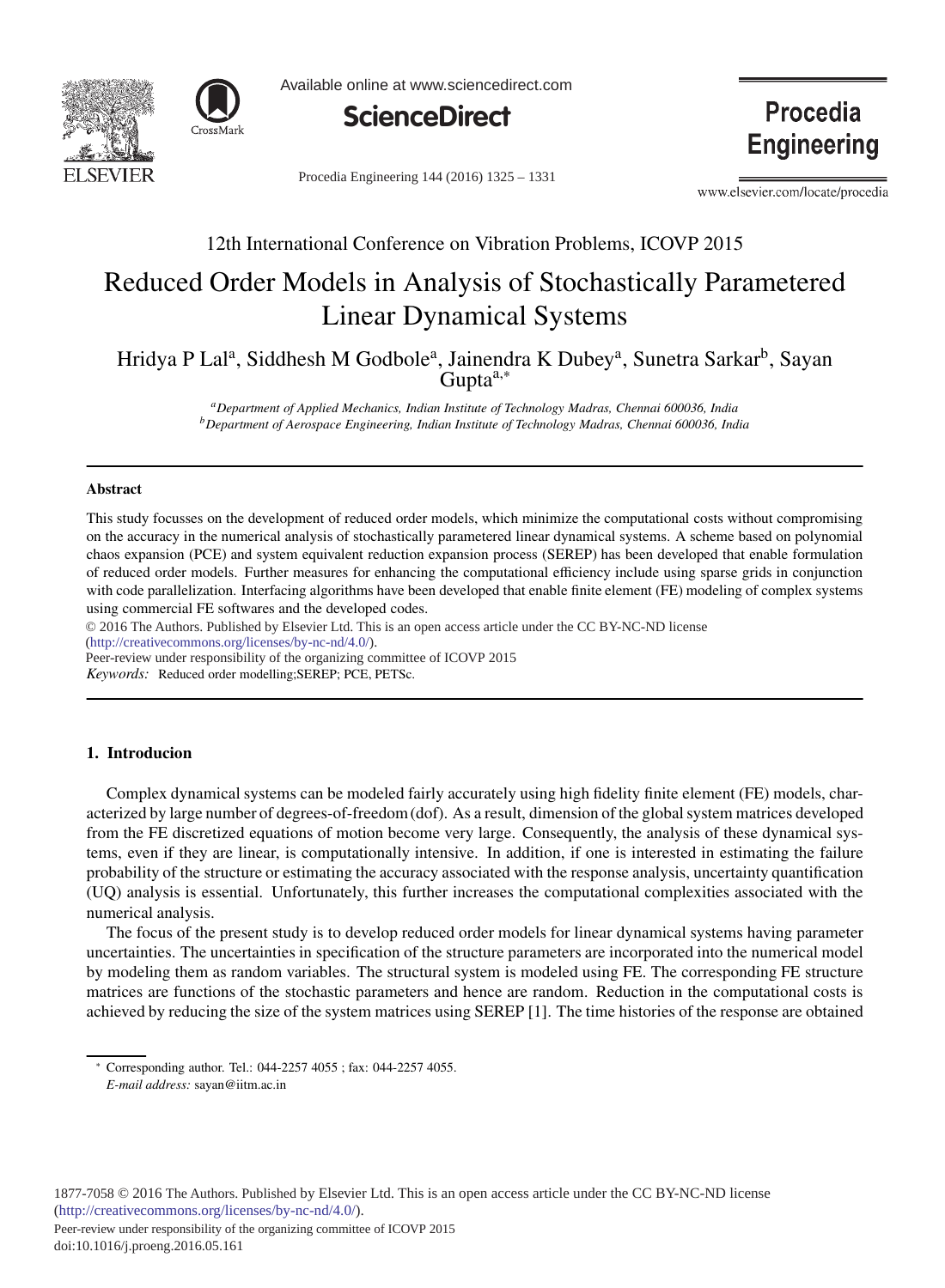by adopting a modal based analysis carried out in the reduced subspace. Obviously, this implies the need for the solution of the random eigenvalue problem. A solution for the random eigenvalue problem is obtained within the PCE framework [2–4]. Reduction in the stochastic dimension is achieved by retaining only the first few dominant stochastic modes. A sparse grid based stochastic collocation is used to estimate the projections along the stochastic basis functions. Further computational reduction is achieved by parallelizing the developed codes using PETSc [5,6] in C platform. Interfacing algorithms are developed that enable FE modeling using commercial FE softwares and importing the structure FE matrices and integrating them with the developed algorithms.

### 2. Methodology

Consider a stochastic linear dynamical system whose FE discretized equations of motion are given as

$$
\mathbf{M}(\theta)\ddot{\mathbf{X}}(t,\theta) + \mathbf{C}(\theta)\dot{\mathbf{X}}(t,\theta) + \mathbf{K}(\theta)\mathbf{X}(t,\theta) = \mathbf{F}(t,\theta).
$$
\n(1)

Here,  $\mathbf{M}(\theta)$ ,  $\mathbf{C}(\theta)$ ,  $\mathbf{K}(\theta) \in \mathbb{R}^{N \times N}$  are system matrices,  $\mathbf{F}(t, \theta)$ ,  $\mathbf{X}(t, \theta)$ ,  $\mathbf{X}(t, \theta) \in \mathbb{R}^{N \times 1}$  are vectors and  $\theta$  denotes the random dimension. The problem can be converted into the modal domain by transforming the problem into the space of the natural coordinates, through the transformation

$$
\mathbf{X}(t,\theta) = \mathbf{\Phi}(\theta)\mathbf{Z}(t,\theta),\tag{2}
$$

where,  $\Phi(\theta)$  is obtained by solving the random eigenvalue problem

$$
\mathbf{K}(\theta)\mathbf{\Phi}(\theta) = \mathbf{\Lambda}(\theta)\mathbf{M}(\theta)\mathbf{\Phi}(\theta). \tag{3}
$$

Here,  $\Lambda(\theta) \in \mathbb{R}^{N \times N}$  is the random eigenvalue matrix,  $\phi(\theta) \in \mathbb{R}^{N \times 1}$  are the corresponding eigenvectors and  $\Phi(\theta) \in$  $\mathbb{R}^{N\times N}$  is the eigenmatrix. A solution to this problem is achieved by projecting the uncertain parameters into the Hilbert space and using polynomial chaos expansions (PCE) to obtain approximations for the random eigenvalues and eigenvectors. The *j* − *th* eigenvalue and eigenvector can be represented using PCE as [4]

$$
\lambda_j = \sum_{i=0}^{\infty} \lambda_j^i \psi_i(\xi), \quad \phi_j = \sum_{i=0}^{\infty} \phi_j^i \psi_i(\xi), \tag{4}
$$

where,  $\psi_i$  are the Hermite polynomials of standard normal random variables  $\xi$ ,  $\lambda_j^i$  and  $\phi_j^i$  are the unknown deterministic chaos coefficients. The series in Eq.(4) are truncated to *N* terms such that only the stochastic dominant modes are retained. SEREP is next used to find a low dimension subspace  $T(x_i) \in \mathbb{R}^{N \times m}$  with  $m \ll N$  in order to approximate the state vector  $X(t, x_i)$  in a reduced subspace *i.e.*,  $X(t, x_i) = T(x_i)X_a(t, x_i)$ . Here  $x_i$  are the collocation points. Projecting Eq.(1) on this subspace leads to a set of reduced order differential equations of the form,

$$
\mathbf{M}_a(x_j)\ddot{\mathbf{X}}_a(t,x_j) + \mathbf{C}_a(x_j)\dot{\mathbf{X}}_a(t,x_j) + \mathbf{K}_a(x_j)\mathbf{X}_a(t,x_j) = \mathbf{F}_a(t,x_j),\tag{5}
$$

and

$$
\mathbf{X}(t,x_j) = \begin{cases} \mathbf{X}_a(t,x_j) \\ \mathbf{X}_d(t,x_j) \end{cases} = \begin{cases} \mathbf{\Phi}_a(x_j) \\ \mathbf{\Phi}_a(x_j) \end{cases} \mathbf{\Phi}_a^s(t,x_j) \mathbf{X}_a(t,x_j) = \mathbf{T}(x_j) \mathbf{X}_a(t,x_j). \tag{6}
$$

The nodal response is also expressed using PCE in terms of the bases in Eq.(4), with the corresponding projections being the unknowns. Rather than using the stochastic Galerkin approach which necessitates cumbersome algebraic manipulations, especially on account of the nonlinearity in the stochastic parameters, the stochastic collocation technique is used to estimate these projections [7,8]. This involves solving the forward problem a large number of times corresponding to the tensorial grid points used in collocation. The number of such evaluations are reduced by adopting a sparse grid based approach [9]. The computational efficiency is further enhanced by parallelizing the numerical codes using PETSc formulation in C. The next section briefly discusses about PETSc and different eigenvalue solvers used for the parallel computing.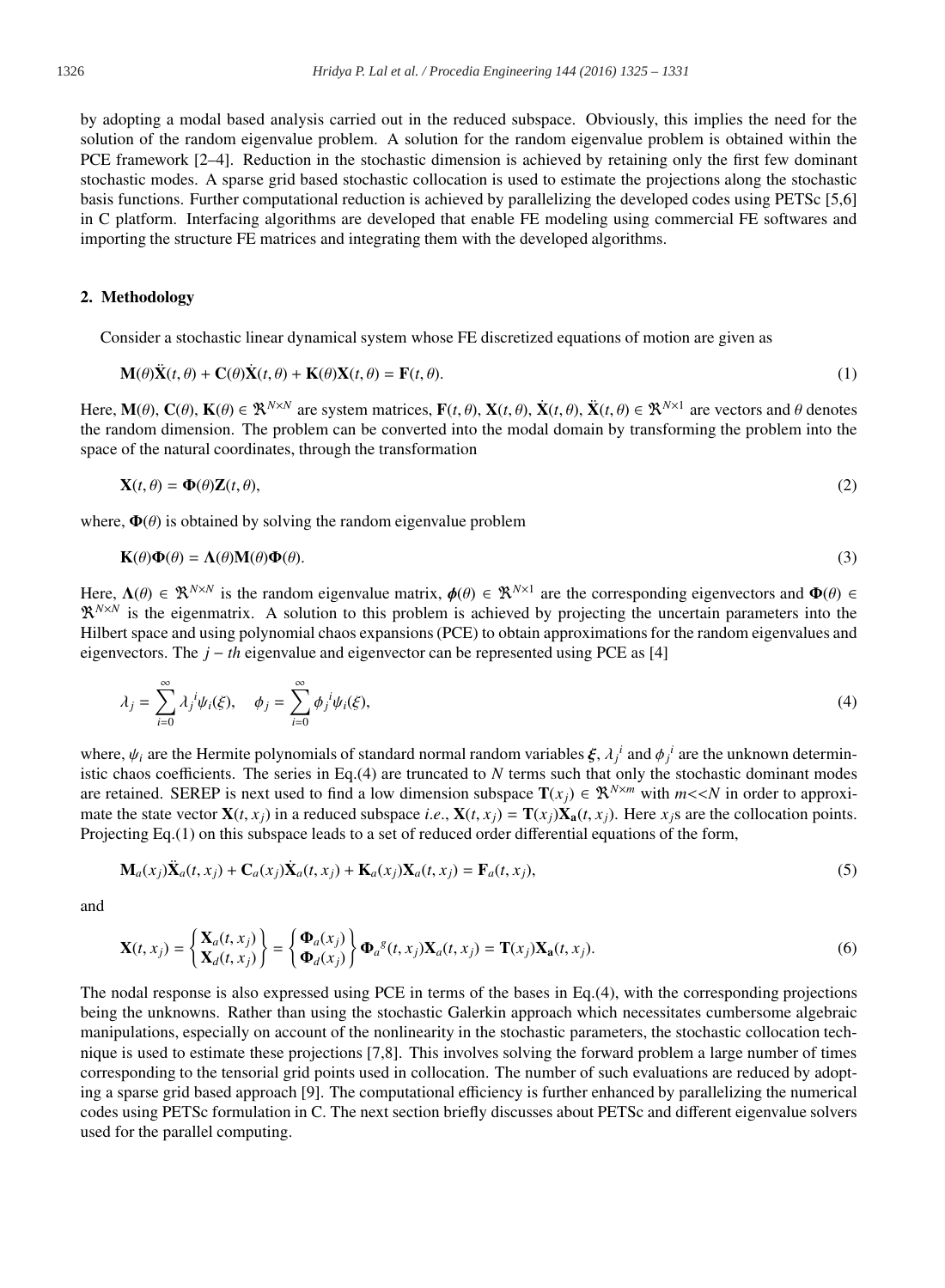#### *2.1. Introduction to PETSc*

PETSc is an acronym for Portable Extensible toolkit for Scientific Computation and is a package of data structures and routines to address mathematical problems arising out of partial differential equations, solve them in parallel over millions of nodes and produce graphical outputs for users. The library supports C, C++, FORTRAN, PYTHON and MATLAB programming languages and can be interfaced with various external packages such as BLAS, LAPACK used for linear algebra routines, MUMPS - used for massively parallel sparse direct solvers, CUSP - a C++ template used to store matrix library for GPUs, MATLAB, superLU - a parallel or sequential matrix decomposition routine and many more. The basic parallel communication routines for PETSc are derived from MPI. The linear algebra routines are derived from the parent libraries such as BLAS and LAPACK. PETScs tailor made routines are very useful in formulating problems of partial differential equations, time stepping, linear equations, matrix and vector operations, eigenvalue problem solvers etc [10]. The problems under consideration in this study include linear algebra operations, eigenvalue computations, numerical integration and interfacing with commercial software like MATLAB.

#### *2.2. Eigenvalue solvers*

PETSc provides an easy interfacing with many packages which provide efficient eigenvalue solver e.g, SLEPc, LAPACK, Elemental. The eigensolvers provided by LAPACK and SLEPc [11] have been used in this study. SLEPc is built on top of PETSc and hence the syntax are the same as PETSc. PETSc has also incorporated generalized eigenvalue solver provided by LAPACK into it. Eigenvalue solvers used in this study are EPS and LAPACKE sygvx. EPS solvers are provided by SLEPc and can run in parallel. LAPACKE sygvx are not designed to run in parallel. However, this study consider both of them and use them according to the demands of the problem as in many cases the parallel eigensolvers take more time than sequential solvers because of the hidden costs associated with parallelization. Commercial software MATLAB [MATLAB (2010)] also uses LAPACK sygvx routine at the back end of eig (A,B) command. The study performed by [12] shows that MATLAB has an impressive performance for applications where system dimensions are of order  $10<sup>4</sup>$  to  $10<sup>5</sup>$  and where few eigenvalues are required. SLEPc on the other hand, proves to be superior when the system dimensions exceed  $10<sup>6</sup>$  as seen from Fig. 1. Among the eigenvalue solvers tested by the authors, SLEPc has been found to consume least memory in eigenvalue computations; see Fig. 2. The present study demonstrates the PETSc formulation of the random eigenvalue analysis using LAPACK as well as SLEPc.



Fig. 1. comparion of computational time taken by different solvers.



Fig. 2. comparison of memory used by different solvers.

#### 3. Results and discussions

To demonstrate the proposed method, a simple numerical example involving a cantilever Euler-Bernoulli beam is considered. A random eigenvalue analysis has been carried out first to identify the dominant modes and then those are used to evaluate the nodal responses by modal analysis. For modeling the randomness, two cases are considered: Case 1, where the Youngs modulus denoted by *Ee* is assumed to be random and Case 2, where Youngs modulus *Ee*, and the mass density denoted by  $\rho_e$  are assumed to be random. The standard deviations of the random parameters are assumed to be 10% of their mean values. Solutions for the governing equations are evaluated using Newmark-Beta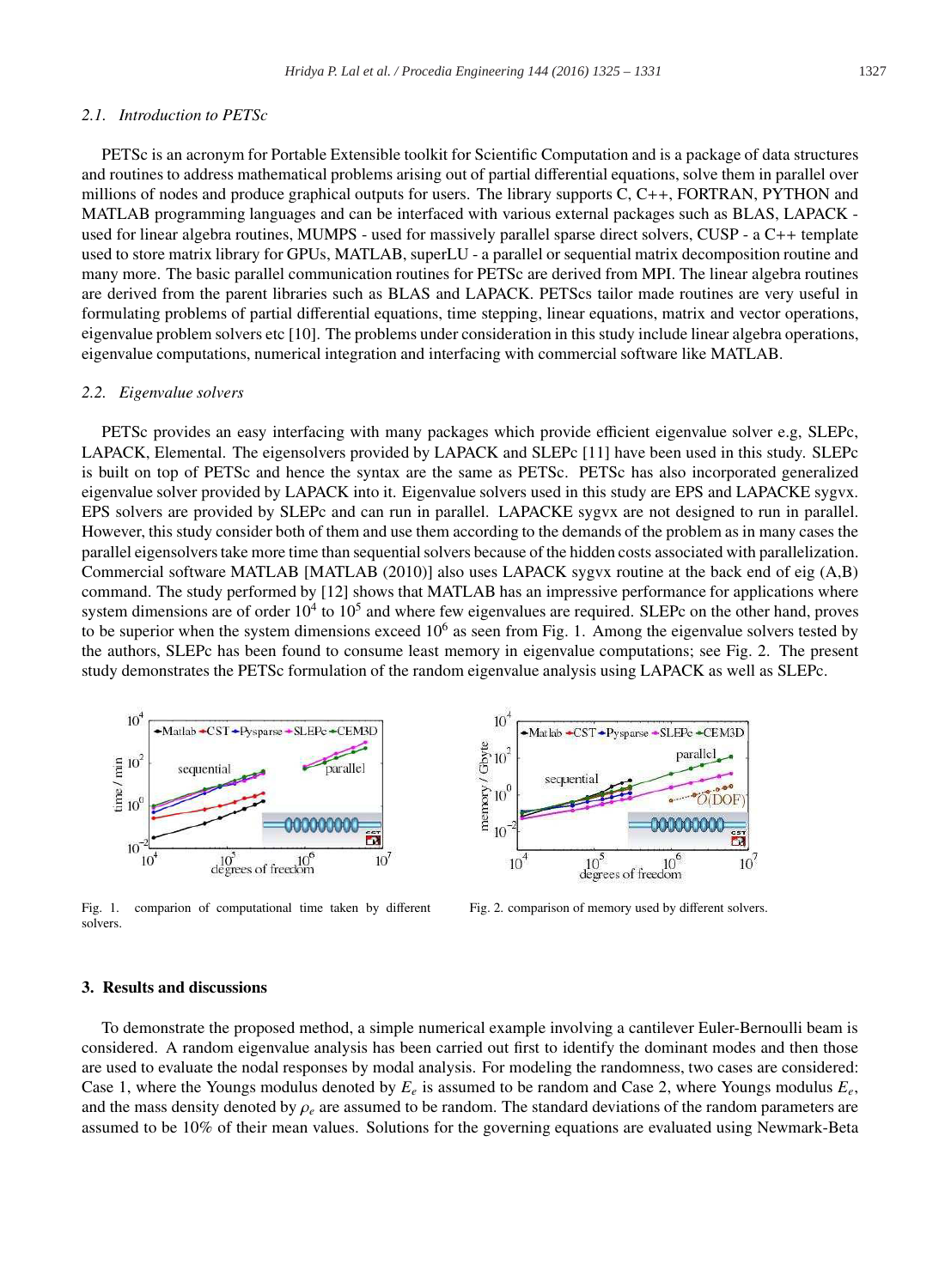method. Stability parameters taken for the Newmark-Beta method for case 1 and case 2 are  $\frac{1}{2}$ ,  $\frac{1}{4}$  and  $\frac{3}{2}$ ,  $\frac{4}{5}$  respectively. The FE models for the systems have been developed in a commercial FE software and have been integrated with the developed codes using interfacing algorithms. The programs have been executed on a 32 GB RAM, 3.40 GHz 12 Intel i7 processor computer. The results have been validated using full scale Monte Carlo simulations (MCS).

The beam is taken to be of length 310mm and has a rectangular cross section of  $25.65 \text{mm} \times 3.25 \text{mm}$ . The concentrated tip load is taken to be of the form  $P \sin(\omega t)$  where the amplitude  $P$  is 10 units and the excitation frequency  $\omega$  is 600rad/s respectively. In developing the FE equations of motion of the form Eq. (1) for case (1), the beam is discretized into 5 elements with three dofs  $(u, v, \theta)$  at each node. Thus, the size of the global matrices  $N = 18$ . The model is reduced using SEREP by considering only first four dominant modes and last four displacement dofs. For case (2), two dofs ( $v, \theta$ ) at each node are considered since the axial displacements (*u*) are negligible for the beam element and the total dofs for the beam becomes 12. Here, the reduced model consists of first three dominant modes and last three transverse displacement dofs. In both cases, displacement of the nodal response at the tip of the beam is chosen for comparing the results.

#### *3.1. Case 1 - one random variable, Ee*

 $E_e$  is assumed to be Gaussian distributed with a mean value of 50GPa in the 5<sup>th</sup> element. A 5<sup>th</sup> order Hermite polynomial is used to obtain the PCE (full) and the PCE (SEREP) models. 10, 000 samples are used for full scale MCS. The mean natural frequencies obtained from the reduced model (PCE - SEREP) are compared with the full model (PCE and MCS) and are listed in Table. 1. Probability density function (pdf) of the first natural frequency has been evaluated and compared in Fig. 3. Nodal responses are calculated using modal analysis. Fig. 4 compares the mean time history of the displacement and a good match is observed between the reduced model and the full model. The eigenvalue solvers used by PETSc takes more time to solve the given system matrices compared to that of MATLAB but consumes 70% less memory on the disk as compared to MATLAB. The parallelization of the solver, like EPS, pays off only when the system matrices exceed the order of  $10^6$  [10], and hence EPS solvers do not show time performance improvement for the cantilever beam problem either. PETSc formulations are validated for this simple case and will be used for large ordered system in future to show its computational advantages.

| <b>MATLAB</b> (MCS-full) | PETSc (MCS-full) | COMSOL (MCS-full) | MATLAB (PCE-full) | <b>MATLAB (PCE-SEREP)</b> |
|--------------------------|------------------|-------------------|-------------------|---------------------------|
| 23.6770                  | 23.6770          | 23.6770           | 23.6770           | 23.6770                   |
| 148.4521                 | 148.4519         | 148.4528          | 148.4520          | 148.4520                  |
| 416.9388                 | 416.9384         | 416.9753          | 416.9386          | 416.9386                  |
| 823.6157                 | 823.6147         | 824.1198          | 823.6154          | 823.6154                  |

Table 1. Comparison of mean of first 4 natural frequencies obtained from different software platforms for full and reduced models.





Fig. 3. comparison of the pdf of fundamental frequency. Fig. 4. comparison of the time history of tip mean response.

Gaussian random variable is easy to model and numerically simulate, but is not an appropriate choice for modeling material properties as there is a non-zero probability of the material properties attaining physically impossible negative values. Instead, we next assume the random variables to have Lognormal distribution; this ensures strict positivity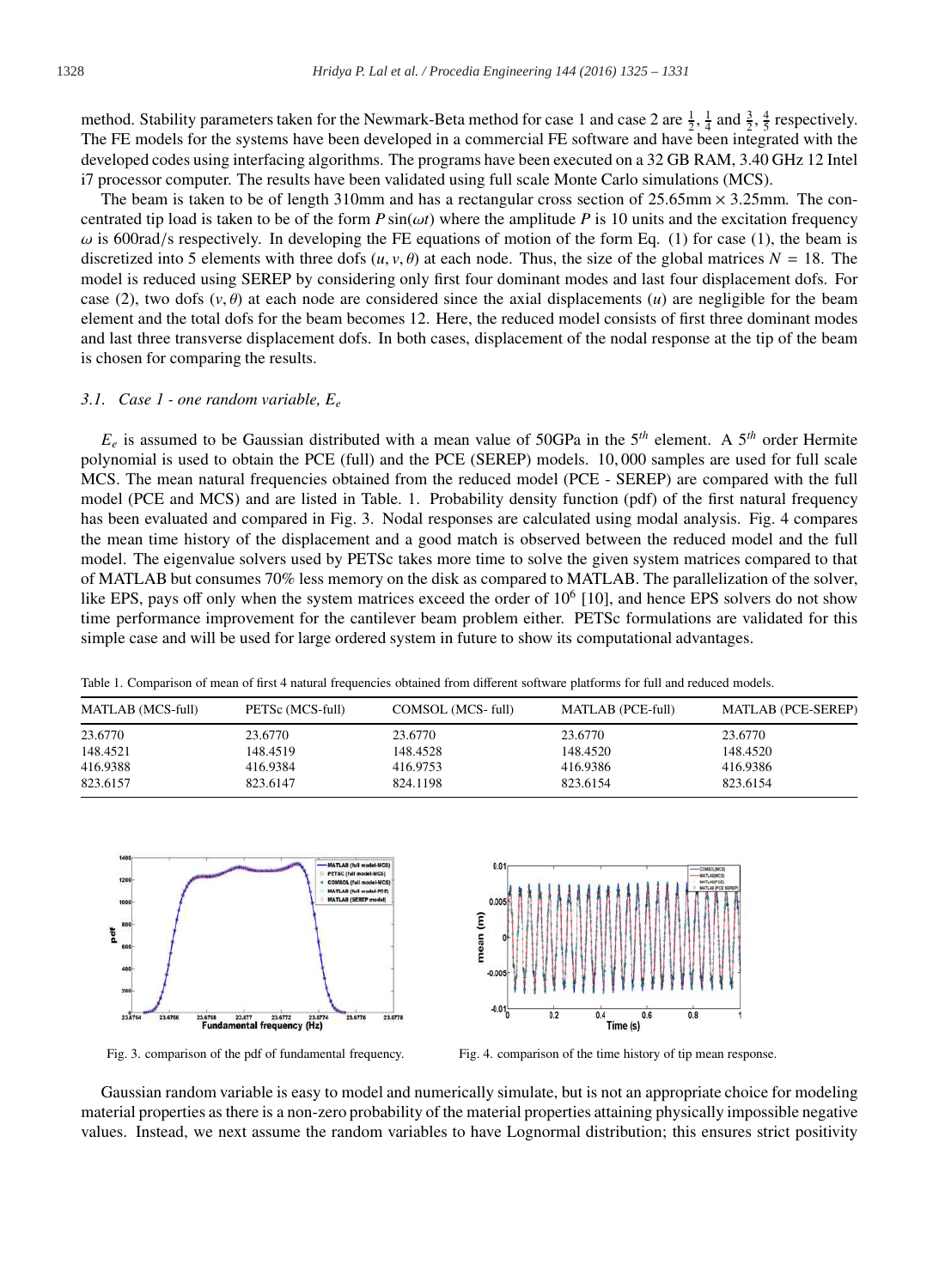of the material properties. Here,  $E_e$  is distributed throughout the length of the beam. From the convergence study it is observed that 3 PCE terms are sufficient to represent the PCE (full) and PCE (SEREP) nodal responses. A normalized error of the nodal responses from the reduced system is found to be of the order 10<sup>-9</sup> which is excellent. The results are shown in Figs. 5-10. Fig. 5 compares the mean response obtained from the reduced model and the full model. Fig. 6 represents a magnified part of this plot for improved clarity. From these two plots it can be observed that, the mean estimates from the full and the reduced models calculated by PCE show an excellent match with the predictions obtained from Monte Carlo simulations (MCS) on the full model, which serves as the benchmark. The standard deviation of the displacement is shown in Fig. 7 with a magnified part in Fig. 8. Here also a good agreement is observed between the estimates obtained from the reduced model (PCE) and the full model (PCE and MCS). Figs. 9 and 10 show the pdf and the failure probability of the extreme value displacement. A good agreement is observed between these estimates obtained from the reduced model and the full model. On a desktop computer, the total









Fig. 5. comparison of the mean displacement. Fig. 6. A magnified part of the mean displacement between 0.1 and 0.3s.



Fig. 7. comparison of the standard deviation. Fig. 8. A magnified part of the standard deviation of the displacement between 0.1 and 0.3s.



Fig. 9. comparison of the extreme value displacement. Fig. 10. Comparison of the failure probability of the extreme value displacement.

computational time for the MCS using 1000 realizations was 133.6*s*, whereas for the proposed PCE based SEREP method, it was only 2.3*s*, indicating a reduction of 98.28% in the computational cost.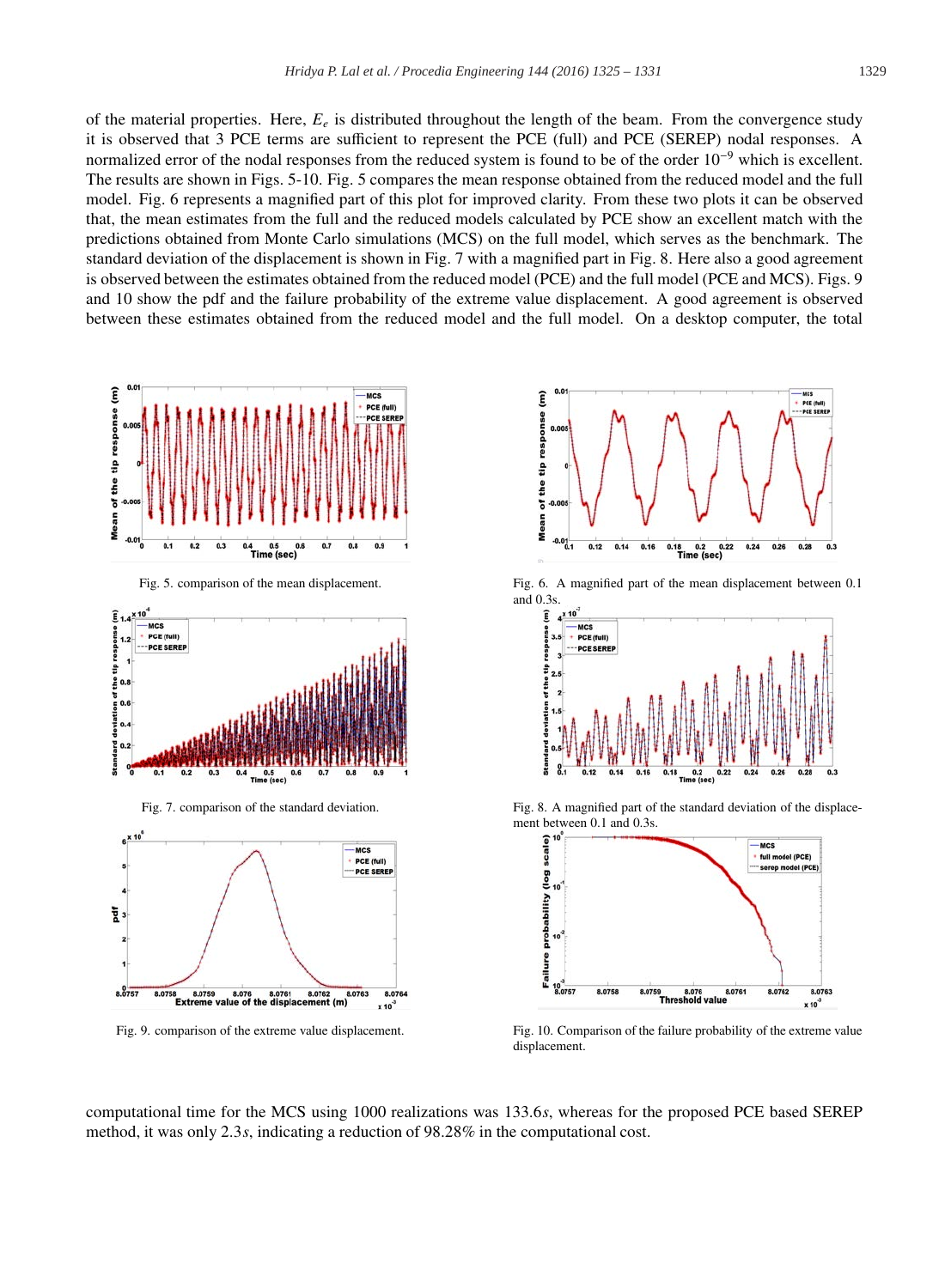#### *3.2. Case 2 - two random variables,* (*Ee*, ρ*e*)

The random parameters are assumed to be lognormaly distributed. The mean value for  $\rho_e$  is taken as  $2662\text{Kg/m}^3$ . The PCE analysis has been carried out for the beam by full grid as well as sparse grid stochastic collocation methods. In the full grid stochastic method, a 2<sup>nd</sup> order Gauss Hermite quadrature is used to obtain the PCE (full) and PCE (SEREP) nodal responses. This results in 9 collocation points and function evaluations to estimate the PCE coefficients. A convergence study has been carried out to obtain the number of PCE terms and it can be observed that 6 terms are required to represent the PCE responses (both full and SEREP). Next, the accuracy of the sparse grid collocation method is tested on the same example. A Gauss-Patterson (GP) sparse grid of level 7 is used to evaluate the PCE coefficients. The total number of collocation points and the deterministic runs are 1793 to estimate the 6 PCE coefficients. A normalized error of the nodal responses from the reduced system is of order  $10^{-7}$  which is excellent. Numerical results are plotted in Figs. 11-16. In Fig. 11, time histories of the estimated mean displacement are presented. Fig. 12 represents a magnified part of this plot. From these two plots, it is observed that the mean estimate obtained from the full grid and sparse grid collocation methods for both PCE (full) model and PCE (SEREP) model gave excellent accuracy compared to the Monte Carlo estimates. The standard deviation of the displacement is shown in Fig. 13 with a magnified part in Fig. 14. Here also estimates using all three methods agree for the two models.







Fig. 11. comparison of the mean displacement. Fig. 12. A magnified part of the mean displacement between 0.1 and 0.3s.



Fig. 13. comparison of the standard deviation. Fig. 14. A magnified part of the standard deviation of the displacement between 0.1 and 0.3s.

Figs. 15 and 16 show the pdf and the failure probability of the extreme value of the displacement and these estimates obtained from the full model and reduced model by PCE are exactly matching with that of MCS full model. From this study, it can be observed that the first four modes are sufficient to capture the dynamics of the system. On a desktop computer, the total computational time for MCS using 10000 realizations was 288.5*s*, while for the proposed PCE based SEREP model, it was 37.92*s* in sparse grid and 3.2*s* in full grid. Here, the time required for the full grid is smaller than that for the sparse grid, because different quadrature scheme was used to construct the full (Gauss Hermite-non nested) and sparse grid (GP-nested). It is to be noted that, a full grid with GP of level 7 would need 71289 collocation points compared to 1793 used here for sparse grid and hence would be computationally costly. On